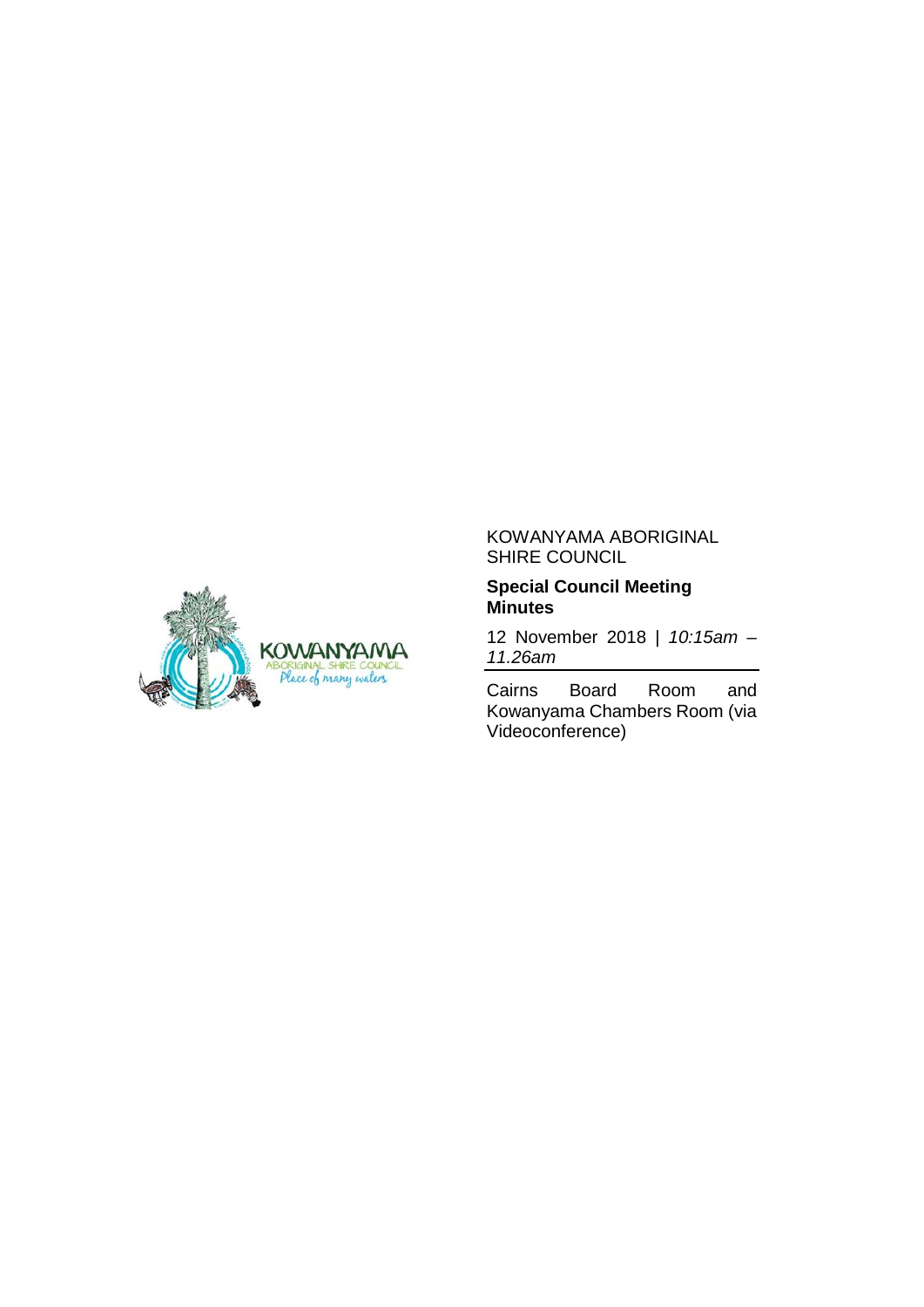### **Present:**

### **Councillors**

Mayor Michael Yam (Chair) Deputy Mayor Territa Dick Cr Wendy Wust Cr John Fry

### **Executive**

Katherine Wiggins *Executive Manager Governance and Operations (EMGO)* Michelle Vick *Executive Manager Community Services (Acting CEO)* Aruna Rodrigo *Executive Manager Finance (EMF)* Tom Corrie *Executive Manager Infrastructure, Works and Projects (EMIWP)* Christine Delaney *Executive Manager Human Resources (EMHR)*

## **Apologies**

Cr Aaron Teddy Fabian Williams – Annual Leave *Chief Executive Officer (CEO)*

#### **1) Welcome & Apologies**

The Mayor welcomed Councillors to the meeting.

## **2) Updates to Councillor Register of Interest or Related Parties**

Nil

#### **3) General Business**

a) Accommodation Centre

#### **Action Item**

EMIWP to investigate the accommodation assets currently residing at the Wren Construction Camp, ascertain who is the owner of those assets.

**RESOLUTION – That Council endorse final layout of the TC accommodation and complete works Moved Cr Fry**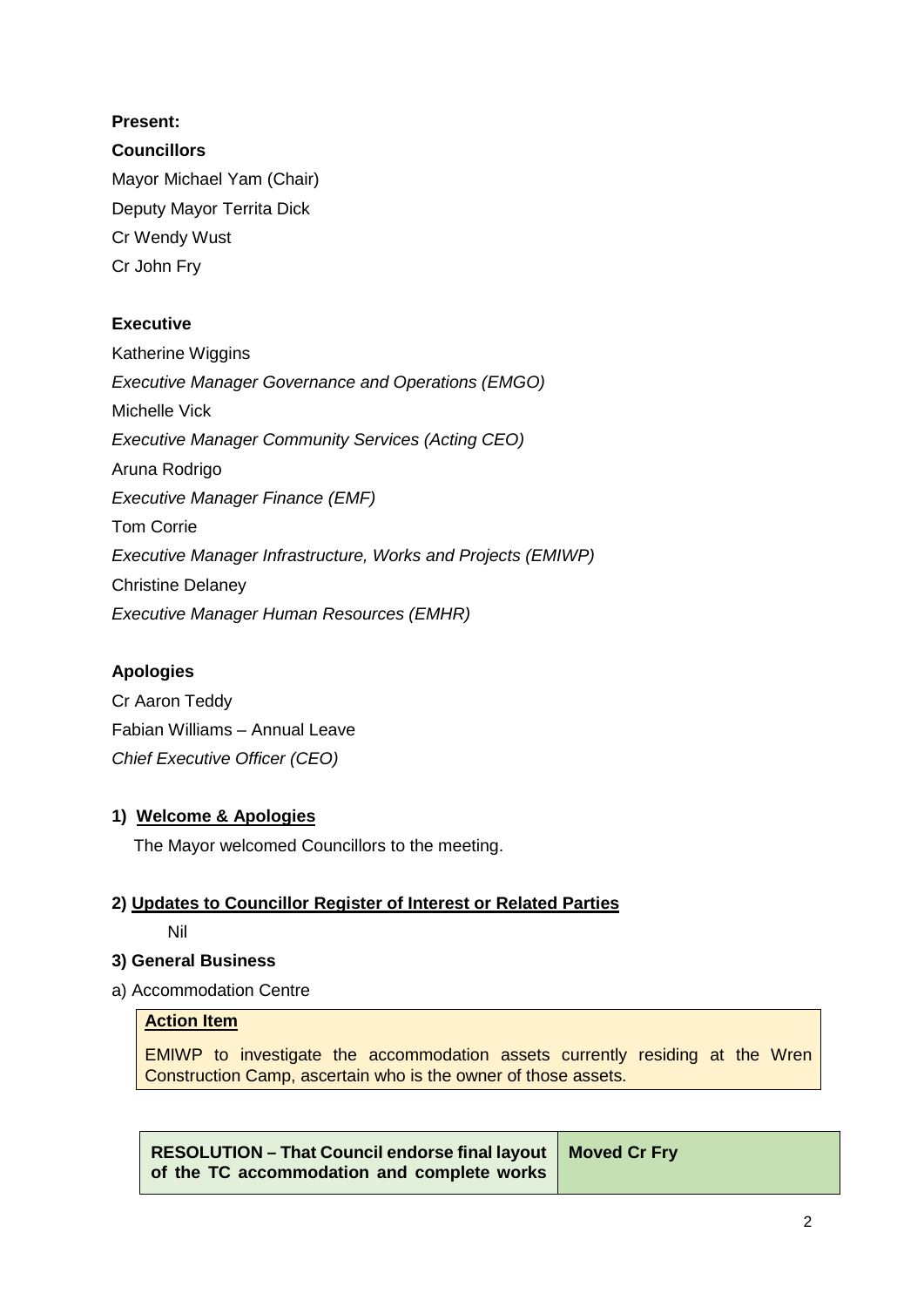| <b>remaining budget and ensure due</b><br>within<br>diligence is undertaken regarding development<br>approvals and adherence to planning scheme. | <b>Seconded Cr Yam</b> |
|--------------------------------------------------------------------------------------------------------------------------------------------------|------------------------|
|                                                                                                                                                  | <b>MOTION CARRIED,</b> |
|                                                                                                                                                  | <b>All in Favour</b>   |

# **b) Working for Queensland – Infrastructure Proposal**

# **Action Item**

EMIWP to investigate land use of this area.

|                                                                                                                                                          | <b>Moved Cr Wust</b>    |
|----------------------------------------------------------------------------------------------------------------------------------------------------------|-------------------------|
| <b>RESOLUTION - That Council endorse option 2</b><br>scope of works for the Arts & Cultural Wellness<br>Centre & Café as per the original approval under | <b>Seconded Cr Dick</b> |
| the Working for QLD Round 2 funding.                                                                                                                     | <b>MOTION CARRIED,</b>  |
|                                                                                                                                                          | <b>All in Favour</b>    |
|                                                                                                                                                          |                         |

## **4) Closed Business**

| <b>RESOLUTION - The Council moves into Closed</b><br>Business as per section 275 of the Local<br><b>Government Regulation 2012:</b> | <b>Moved Cr Yam</b><br><b>Seconded Cr Fri</b> |
|-------------------------------------------------------------------------------------------------------------------------------------|-----------------------------------------------|
| (e) contracts proposed to be made by it                                                                                             | <b>MOTION CARRIED,</b>                        |
|                                                                                                                                     | <b>All in Favour</b>                          |

| <b>RESOLUTION - The Council moves out of Closed</b><br><b>Business.</b> | <b>Moved Cr Wust</b><br><b>Seconded Cr Fry</b> |
|-------------------------------------------------------------------------|------------------------------------------------|
| (e) contracts proposed to be made by it                                 |                                                |
|                                                                         | <b>MOTION CARRIED,</b>                         |
|                                                                         | <b>All in Favour</b>                           |
|                                                                         |                                                |

# **5) 018-017-004 Tender Review TKASC2018-004**

| <b>RESOLUTION - That Council award contract</b>                    | <b>Moved Cr Fry</b> |
|--------------------------------------------------------------------|---------------------|
| TKASC2018-004 for supply and delivery of gravel   Seconded Cr Wust |                     |